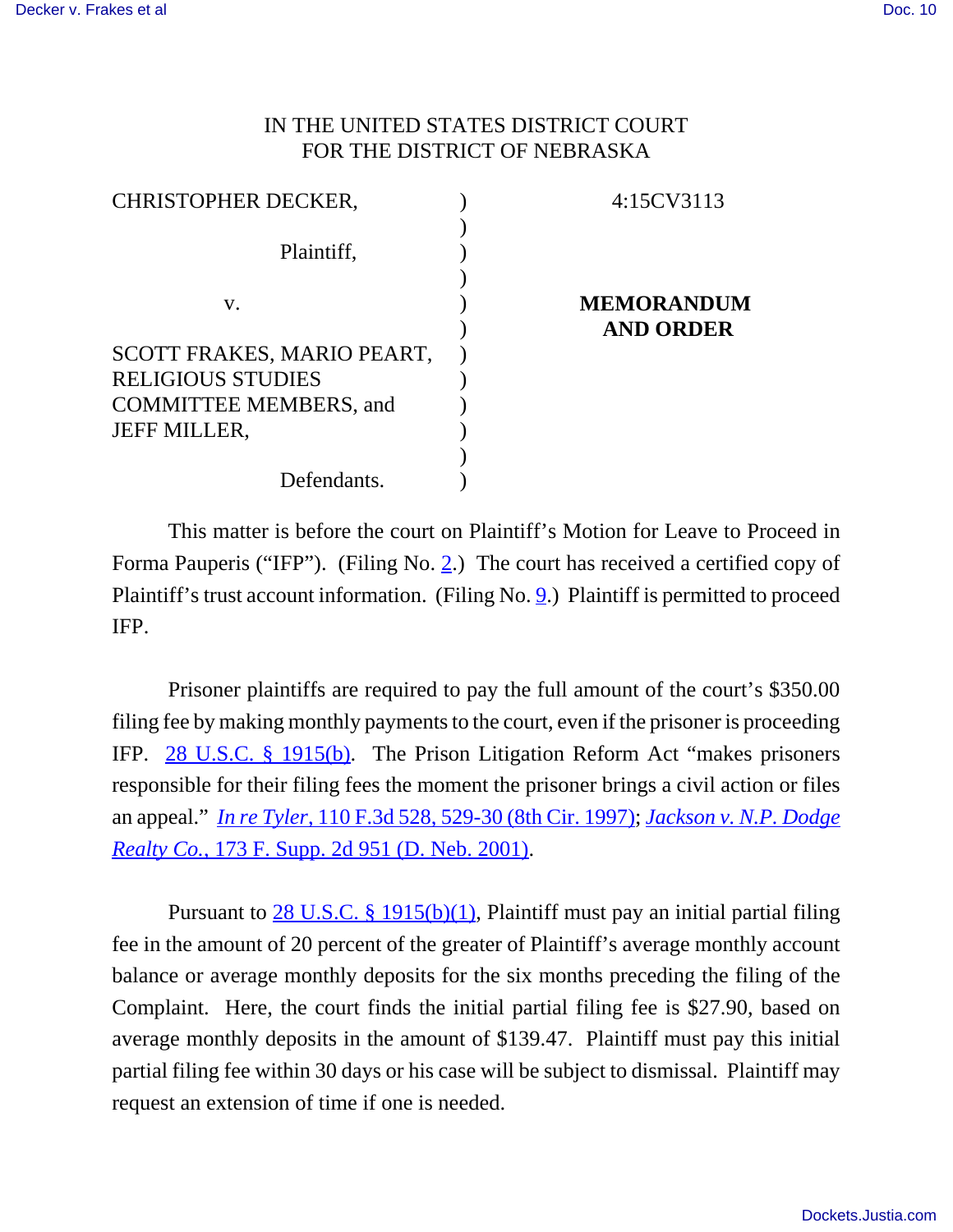In addition to the initial partial filing fee, Plaintiff must "make monthly payments of 20 percent of the preceding month's income credited to the prisoner's account."  $28 \text{ U.S.C.}$  § 1915(b)(2). The statute places the burden on the prisoner's institution to collect the additional monthly payments and forward them to the court as follows:

After payment of the initial partial filing fee, the prisoner shall be required to make monthly payments of 20 percent of the preceding month's income credited to the prisoner's account. The agency having custody of the prisoner shall forward payments from the prisoner's account to the clerk of the court each time the amount in the account exceeds \$10 until the filing fees are paid.

28 U.S.C. § 1915(b)(2). Therefore, after payment in full of the initial partial filing fee, Plaintiff's institution must collect the remaining installments of the filing fee and forward the payments to the court.

Plaintiff is advised he will remain responsible for the entire filing fee, as long as he is a prisoner, even if the case is dismissed at some later time. *See In re Tyler*, 110 F.3d at 529-30; *Jackson*, 173 F. Supp. 2d at 951.

## IT IS THEREFORE ORDERED that:

1. Plaintiff's Motion for Leave to Proceed IFP (Filing No. 2) is granted.

2. Plaintiff must pay an initial partial filing fee of \$27.90 within 30 days, unless the court extends the time in which he has to pay in response to a written motion.